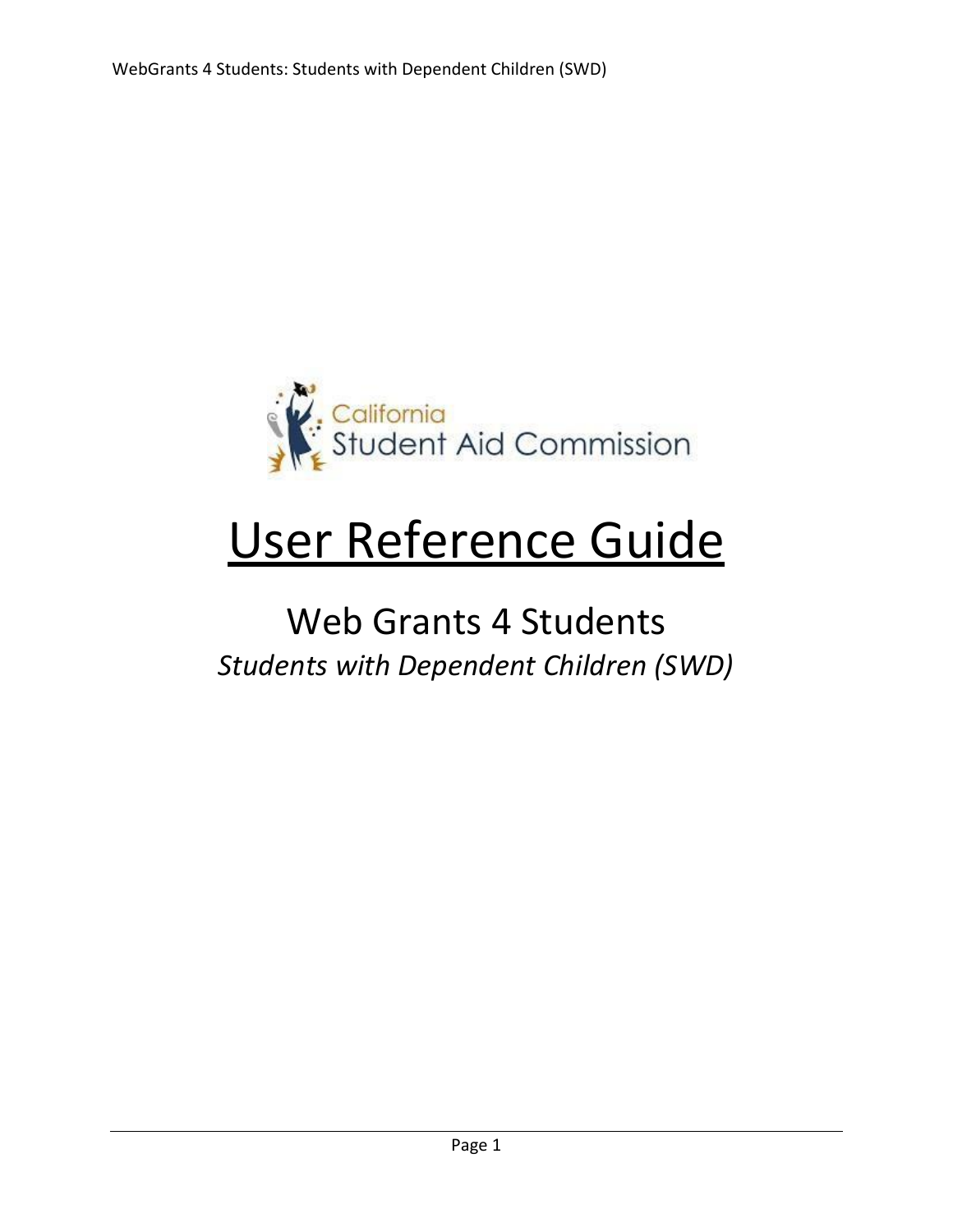### **Table of Contents**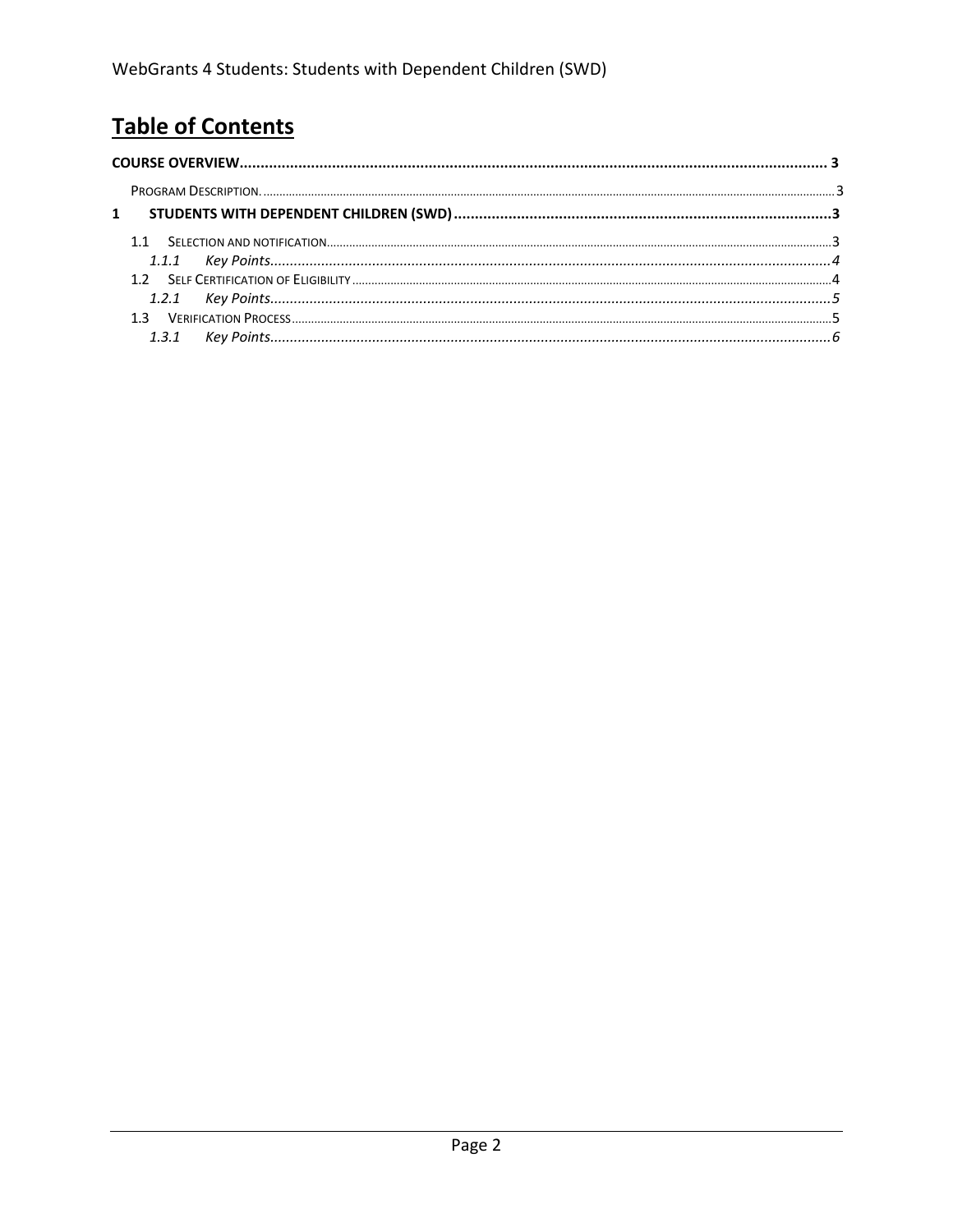#### <span id="page-2-0"></span>**USER GUIDE OVERVIEW**

#### <span id="page-2-1"></span>**Program Description**

New to the 2019-20 academic year is the Cal Grant Access Awards for Students with Dependent Children.

Cal Grant recipients who have dependent children and are attending a University of California, California State University, or California Community College campus may be eligible for an access award of up to **\$6,000** for qualifying Cal Grant A recipients, **\$6,024** for qualifying Cal Grant B recipients, and up to **\$4,000** for eligible Cal Grant C recipients.

• Dependent children must be under 18 years of age and receive more than 50 percent of their support from the student.

#### <span id="page-2-2"></span>**1 STUDENTS WITH DEPENDENT CHILDREN**

Lesson Objectives:

- Identify how a student is preliminarily selected for and notified of the SWD access award.
- Identify how a student self-certifies eligibility for the SWD access award in WebGrants4 Students.
- Explain what a student must do if selected to verify eligibility for the SWD access award.

#### <span id="page-2-3"></span>**1.1 Selection for SWD Access Award**

| Student<br>Demographics | School Selection                                                                                                                                                                                   | Dependency<br>Status | Parent<br>Demographics | Parent<br>Financials | Student.<br>Financials: | Sign & Submit     | Confirmation                |
|-------------------------|----------------------------------------------------------------------------------------------------------------------------------------------------------------------------------------------------|----------------------|------------------------|----------------------|-------------------------|-------------------|-----------------------------|
|                         | <b>STUDENT INFORMATION</b><br>Do you now have or will you have children who will receive more than half of their support from you between<br>July 1, 2020 and June 30, 2021?                       |                      |                        |                      |                         |                   | $\left( 2\right)$           |
| C Yes<br>Yes            | $\n  N$<br>Do you have dependents (other than your children or spouse) who live with you and who receive more than half<br>of their support from you, now and through June 30, 2021?<br>$\odot$ No |                      |                        |                      |                         |                   |                             |
|                         |                                                                                                                                                                                                    |                      |                        |                      |                         | <b>O</b> PREVIOUS | $\left( 2\right)$<br>NEXT O |

(Figure 1 – FAFSA)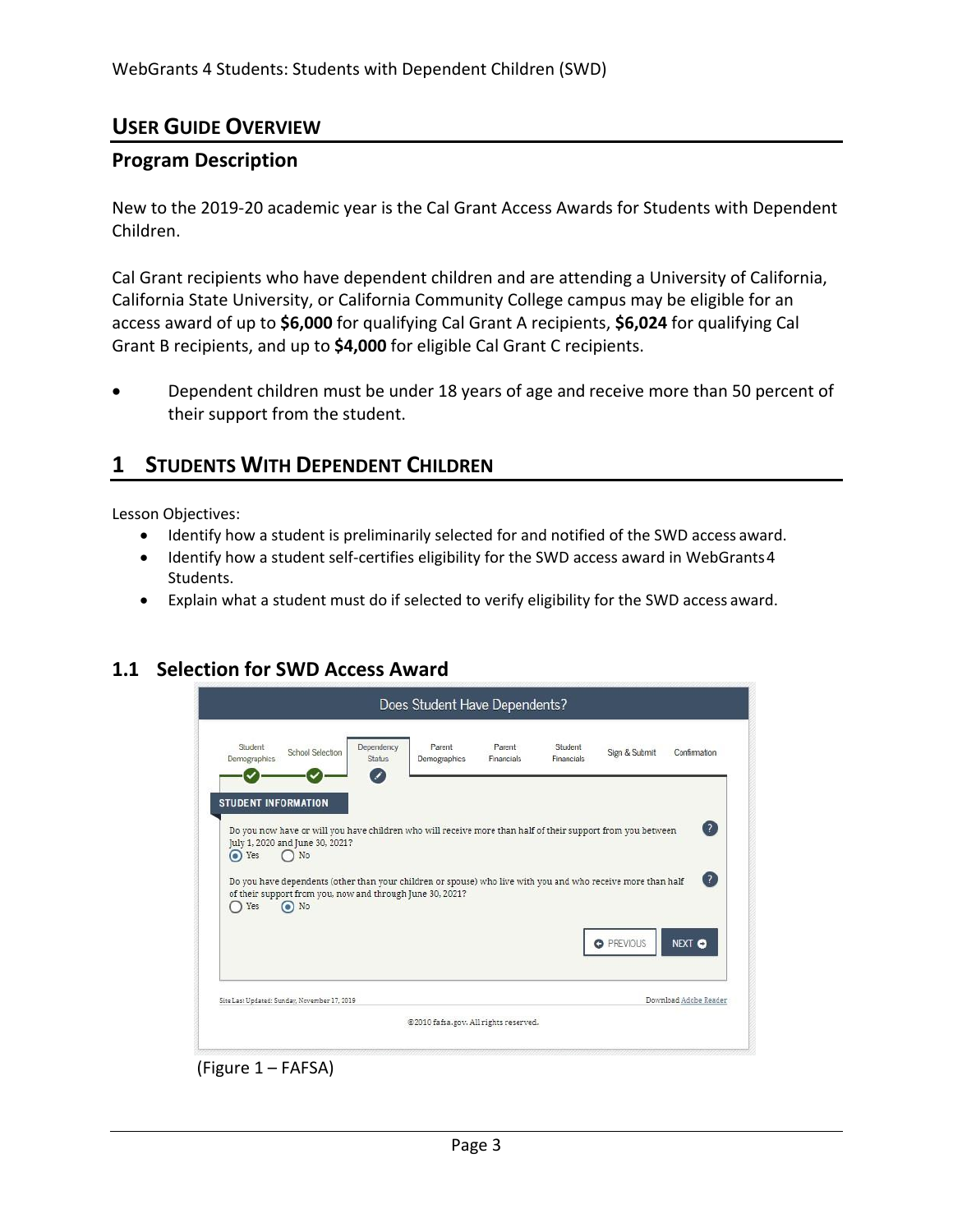| Step | Description                                                         | Action             |
|------|---------------------------------------------------------------------|--------------------|
| 1.   | The student must begin a FAFSA or California Dream Act              | <b>Begin</b>       |
|      | <b>Application (CADAA)</b>                                          | FAFSA/CADAA        |
|      | 2. On the application under 'Dependency Status' the student will be | Answer 'Yes' to    |
|      | asked 'Do you now have or will you have children who will receive   | referenced         |
|      | more than half of their support from you between July 1, 2020 and   | question           |
|      | June 30, 2021?' To be considered for the award a student must be    |                    |
|      | able to answer 'yes' to this question (Figure 1).                   |                    |
|      | 3. The student must complete, sign, and submit the                  | Sign and submit    |
|      | application, preferably by March 2 but no later than September 2    | application        |
|      | for California Community College students.                          |                    |
|      | 4. The student will then be emailed a 'Preliminary notice of        | Login/create a     |
|      | acceptance' for the Student with Dependents Access Award            | <b>WebGrants 4</b> |
|      | instructing them to log into WebGrants 4 Students.                  | <b>Students</b>    |
|      |                                                                     | account            |

#### <span id="page-3-0"></span>**1.1.1 Key Points**

- File a financial aid application (FAFSA or CADAA)
- Wait about a week after submitting for the application information to process, then Create/Login to WebGrants 4 Students.

#### **1.2 Self-Certifying eligibility**



Page 4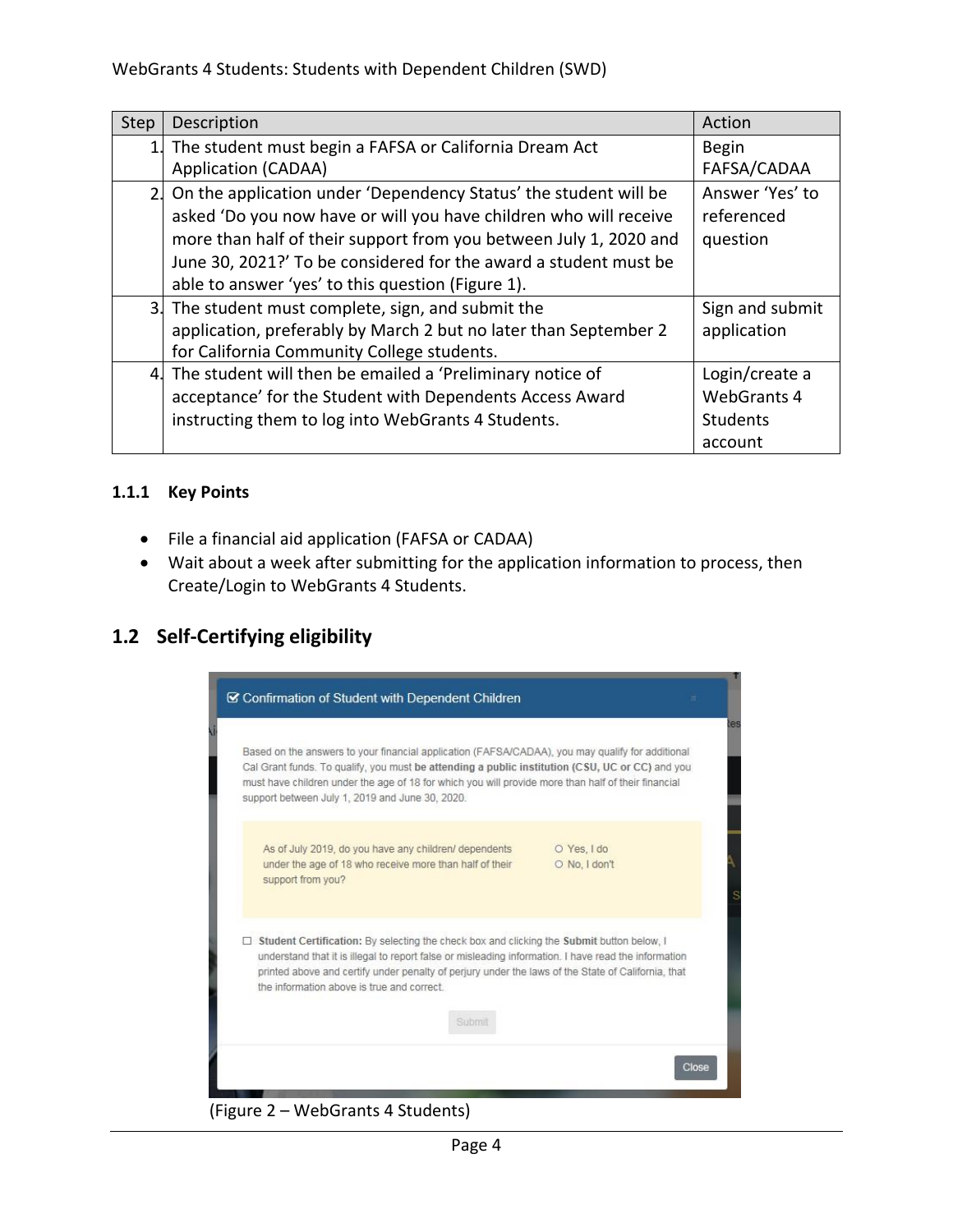| Step           | Description                                                                                                                                                                                                                                                              | Action                                                           |
|----------------|--------------------------------------------------------------------------------------------------------------------------------------------------------------------------------------------------------------------------------------------------------------------------|------------------------------------------------------------------|
| $\mathbf{1}$ . | It is recommended that the student then creates and/or                                                                                                                                                                                                                   | Login or create                                                  |
|                | logs into their WebGrants 4 Students account about a                                                                                                                                                                                                                     | a WebGrants 4                                                    |
|                | week after submitting their FAFSA/CADAA so the                                                                                                                                                                                                                           | <b>Students</b>                                                  |
|                | information from their application can process into our                                                                                                                                                                                                                  | account                                                          |
|                | system.                                                                                                                                                                                                                                                                  |                                                                  |
| 2.             | Once the student logs in they will be presented with the<br>'Confirmation of Student with Dependent Children' pop-up (Figure<br>2). This box generated because the student indicated that they had<br>a dependent child on their FAFSA/CADAA. To confirm eligibility for | Student must<br>select an option<br>and submit if<br>prompted or |
|                | this award the student must be able to answer 'Yes, I do', then they<br>must read over and check the 'Student Certification' disclaimer and<br>submit.                                                                                                                   | their status will<br>be incomplete                               |
|                | 3. Note: If a student attending a California Community College self<br>certifies as being eligible for SWD, and has a 'Cal Grant A', the<br>student's award will be active.                                                                                              | 'NA'                                                             |
|                | 4. Note: If a student 'self-certifies' incorrectly, they must contact the<br>California Student Aid Commission for an 'appeal' or 'override' of<br>their initial 'self-certification'.                                                                                   | 'NA'                                                             |

#### <span id="page-4-0"></span>**1.2.1 Key Points**

• The student must self-certify whether they do or do not have dependents 'under the age of 18 by July 1, of the corresponding award year' in Web Grants 4 Students. If a student does not complete the certification, their award status will remain in an 'incomplete' status and the student will not be awarded.

#### **1.3 Verification Process**



(Figure 3 – Example School Portal notice) – This is not WebGrants 4 Students